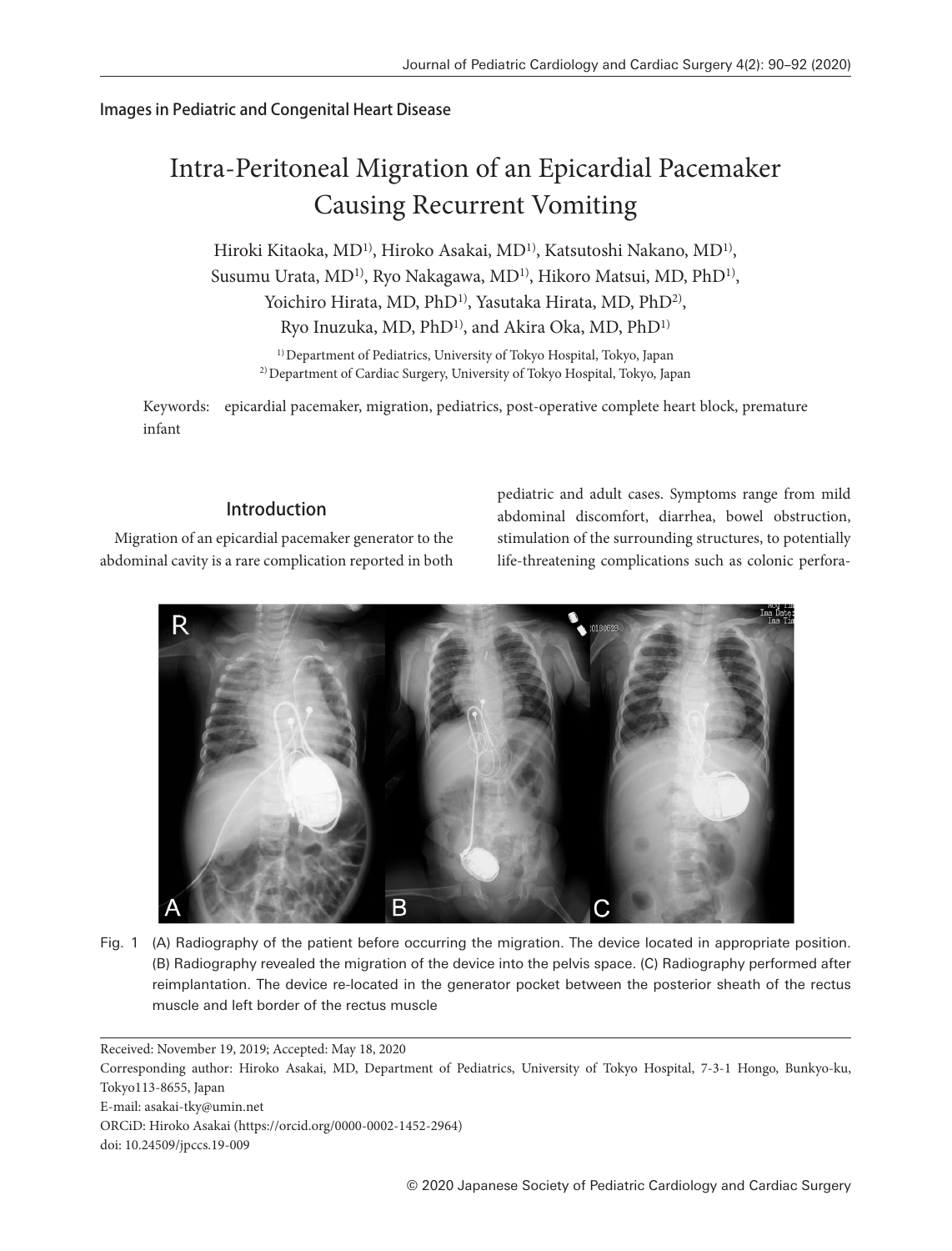tion.1) We present a case of an infant with intra-peritoneal migration of an epicardial pacemaker causing symptoms of recurrent vomits.

#### Case Report

A 10-month-old female infant underwent an epicardial single chamber pacemaker implantation due to post-operative complete heart block following repair for ostium secundum type atrial septal defect (ASD). The patient was a monochorionic-diamniotic twin born at 24 weeks 5 days gestational age with a birthweight of 378 g. The pregnancy was complicated with twin-to-twin transfusion syndrome and postnatally she was managed at the referring neonatal center. She had pulmonary hypertension secondary to chronic lung disease, and remained on mechanical ventilatory support and continuous infusion of epoprostenol. She was transferred to our center for consideration of ASD closure and the surgery was performed at 10-months of age at a bodyweight of 3.0 kg. The patient developed post-operative complete heart block which did not resolve and an epicardial pacemaker implantation was performed one month post surgery. The pacing lead (4968 CapSure Epi 4968, Medtronic) was fixed to the right ventricular epicardium and the generator (Adapta SR ADSR01, Medtronic). The size of the generator was 42.9 mm in height, 40.2 mm in width, and 7.5 mm in thickness. The volume was 9.7 mL, and the weight was 21.5 g. A pocket was created under the left side of the rectus muscle, just above the posterior sheath (Fig. 1A). A part of the posterior sheath was torn because it was very fragile and thin because the patient was very small. It was very difficult to suture the torn posterior sheath. She was transferred back to the referring neonatal center 10 days post device implantation and received ongoing care until 20 months of age. Multiple complications included chronic lung disease, cerebral ventricular enlargement, optic nerve hypoplasia, retinopathy, and panhypopituitarism. She also continued to have frequent episodes of vomits which was thought to be secondary to gastroesophageal reflux. She returned to the outpatient clinic for her first routine pacemaker interrogation at 22 months. The device could not be detected by the programmer head at the original position and was noted to be in the pelvic region. An abdominal X-ray confirmed the migration of the device into the pelvic space (Fig. 1B). Although there appeared to be traction of the lead due to the generator dislocation, the lead continued to show stable thresholds at 1.25 V at 0.4 msec pulse width. In retrospect, previous X-rays performed at the referring center demonstrated migration, however this finding remained unnoticed. Given the risk of potentially life-threatening complications, the decision was to perform a generator reimplantation. An intraperitoneal migration of the device into the Douglas cavity was discovered, with a defect in the peritoneum. The generator pocket was once again created between the posterior sheath of the rectus muscle and left border of the rectus muscle and was further sutured to the posterior sheath (Fig. 1C). The perioperative course was uneventful and the patient was discharged from hospital 5 days post-surgical reimplantation. Since reimplantation of the device, her symptoms of vomits have completely resolved and the patient remains asymptomatic after a follow-up period of 6 months. Cardiac function of the patient was preserved through the course.

#### **Discussion**

The migration rate of cardiovascular implantable electronic device is reported to be 0.50% in the adult population, with almost all cases requiring reoperation.<sup>2)</sup> An imbalance of a large device size to body size is thought to be one of the risk factors.<sup>2, 3)</sup> The prevalence of device migration in children is not known, but it can be postulated that it is higher compared to the adult population given the higher disproportionate size of the device to body habitus in children. In a previous report of epicardial pacemaker migration in a premature infant, the authors concluded that the cause of migration was likely related to the weakness of the abdominal wall, skin, and subcutaneous tissues.<sup>3)</sup> The current case weighed only 3 kg at the time of device implantation with minimal subcutaneous tissue due to the complicated perinatal history. There are some options to prevent migration of the pacemaker. Intrathoracic pacemaker implantation is one of the approaches to prevent pacemaker migration in child population.<sup>4)</sup> Among the patients with weakness of the abdominal wall, creating a conjoined bilateral subrectus pocket can be an alternative option.5)

Although epicardial pacemaker migration cause various aspect of symptoms, to the best of our knowledge, this is the first case report of epicardial pacemaker induced vomiting in children. It is postulated that gastrointestinal symptoms are caused by intestinal obstruction as well as electrical stimulation of the bowel by the